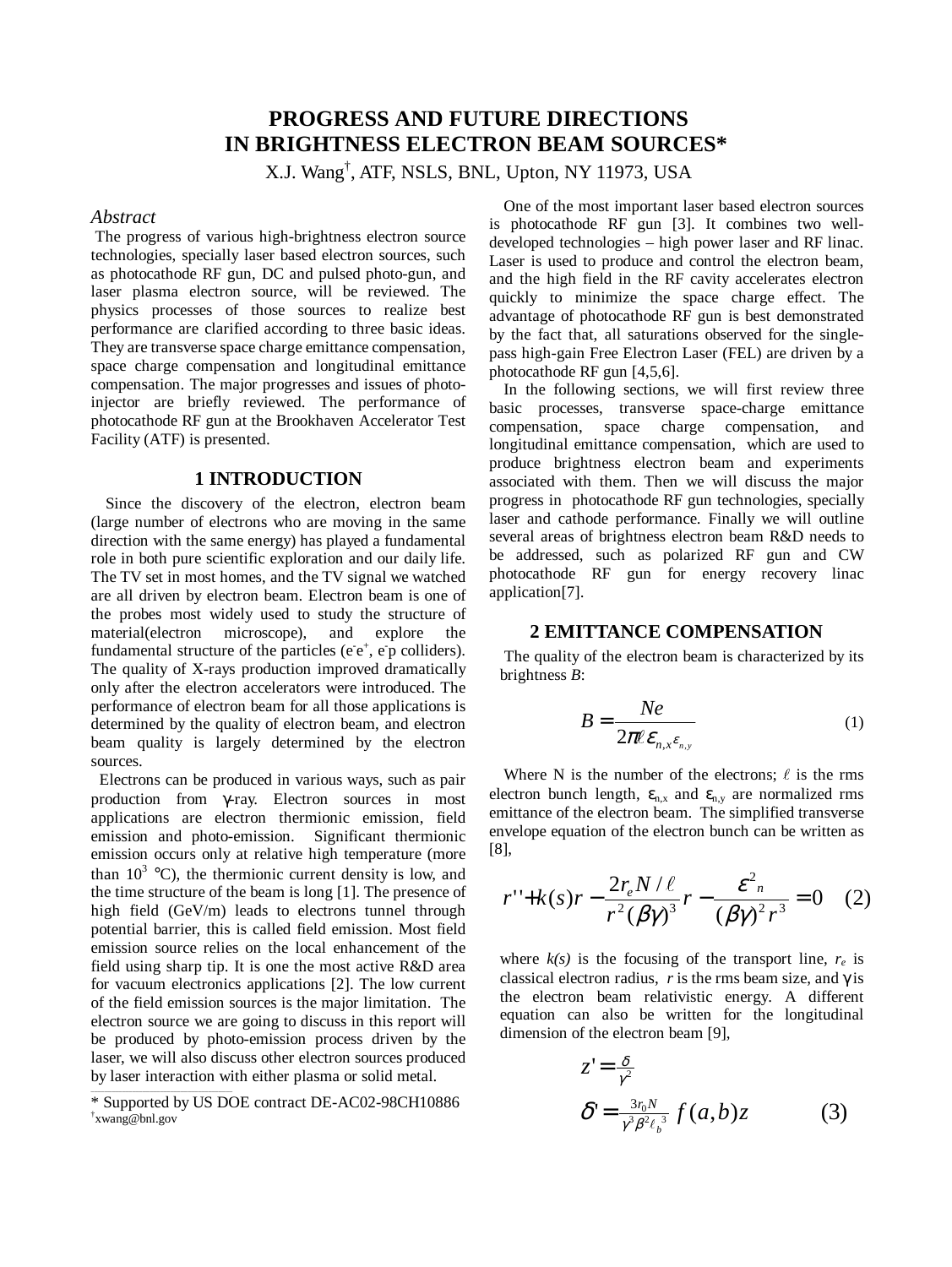where  $\delta$  is the relative energy spread of the electron beam, *z* is the rms bunch length and *f(a,b)* is the electron beam form factor. Comparing equations (1), (2), and (3), we concluded that,

- The bright electron beam requires more charge, shorter bunch, and small transverse emittance, which are inherently incompatible with space charge effect.
- The most effective measure to reduce space charge effect is to increase the beam energy γ*.*
- The impact of the space charge effect on transverse and longitudinal distribution of the electron beam is quite different. A proper design of the transverse focusing channel can be used to control the transverse space charge effect. There is no effective longitudinal focusing to balance the space charge effect; ballistic compression and RF acceleration may be used for longitudinal space charge effect control with some limitations.

In the rest of this section, we will discuss three basic ideas have been used to minimized the emittance.

# *2.1 Transverse space charge emittance compensation*

After introduction of photocathode RF gun, one of the most important techniques used to minimized the transverse emittance is so called transverse space charge emittance compensation [10]. The theoretical models were introduced later to formulate the transverse space charge emittance compensation [11]. The physics of the transverse space charge emittance compensation involves realignment of the transverse phase space along the electron beam longitudinal distribution caused by the space-charge defocusing effect longitudinal variation. This could be accomplished using a solenoid magnet, and it was directly experimental demonstrated at the BNL ATF (Fig.1) [12].

One of the consequences of the optimization of the transverse emittance is the increase of the longitudinal emittance of the electron beam because non-existence of the focusing in the longitudinal dimension (Fig.2). Fig. 2 plotted both transverse and longitudinal emittances for a 150 pC charge as function of the distance for three settings of the emittance compensation solenoid magnet in a L-band photoinjector. The optimized transverse emittance for the solenoid magnet corresponds to the maximum longitudinal emittance.

The name of transverse space charge emittance compensation is very misleading in two aspects. First of the all, the emittance minimization is not truce space charge compensation (which has been introduced in ion beam community). Its behavior more like transverse phase space echo effect.



Figure1: Transverse emittance compensation using slice emittance measurements.

#### *2.2 Space charge emittance compensation*

The true space charge compensation should have the presence of the positive ions to neutralize the space charge effect. This effect was observed for both photocathode RF gun [13] and laser plasmas accelerators [14,15,16,17].

The space charge compensation in photocathode RF gun (plasmas cathode) was first observed at the BNL ATF when laser was focused into a small spot, and the laser power density reached GW/cm<sup>2</sup> on cathode. The pulse length of the electron beam is determined by the RF frequency and field strength. Because of the small laser spot, and immovability of the ion, the transverse emittance are dominated by the RF effect. To produce electron beam with a bunch length less than 10 ps (FWHM) and peak current on the order 100 A, higher frequency (X-band) photocathode RF gun operating at higher field (more than 150 MV/m) is required.

Since LILAC was first introduced by University of Michigan group[14], several variations of the laser plasmas electron source were developed [15,16,17]. All those ideas takeing advantage of the high acceleration gradient and space charge compensation presence in the plasma. The issue for such injector is the short interaction distance of the acceleration field, and hence relative low energy. Relative low energy makes transverse emittance preservation difficult, and rapid electron beam bunch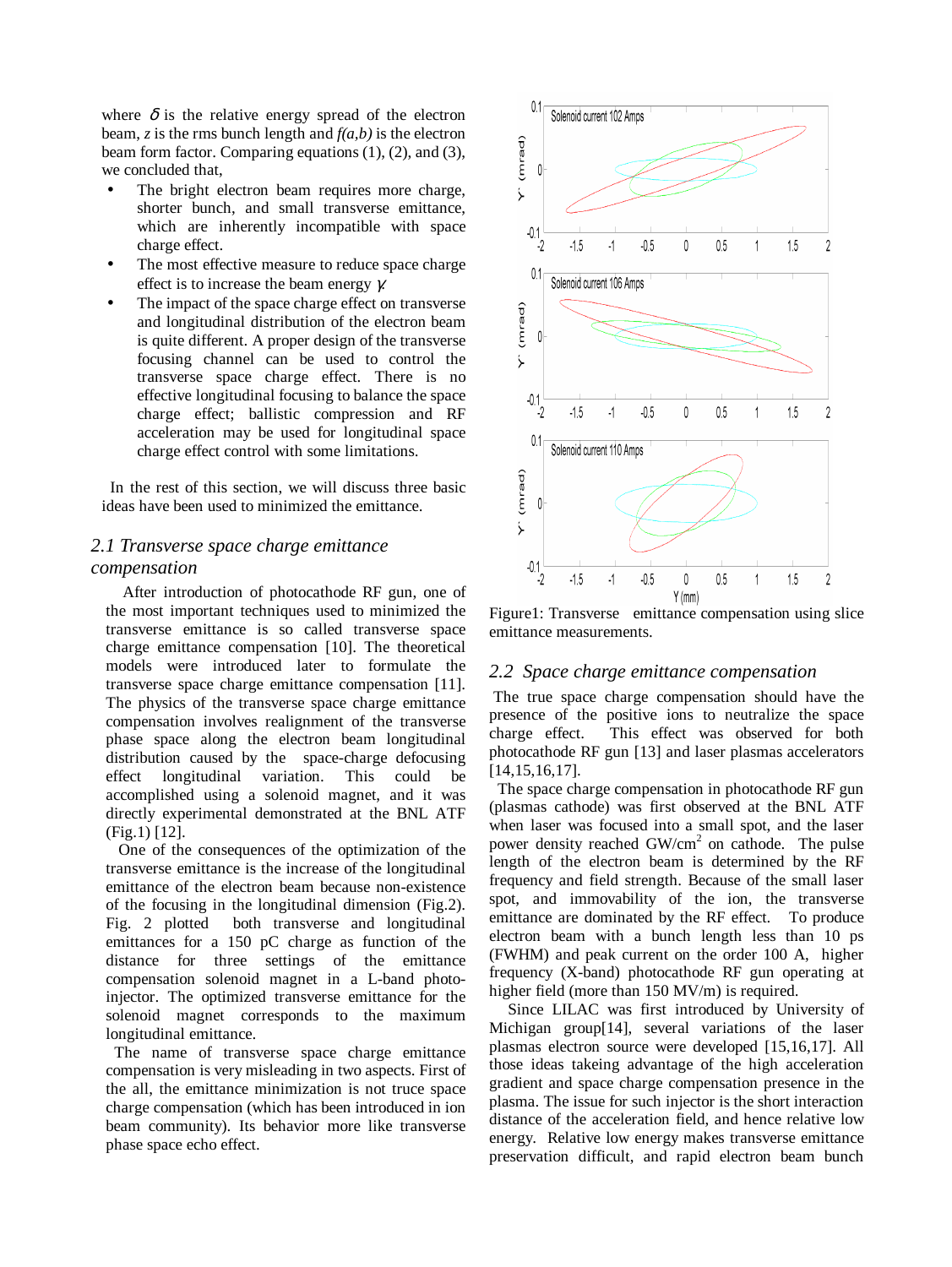lengthening. Though electrons from plasmas injector were observed in several labs, there little information available in characterizing the electron beam quality. Emittance deduced from a single profile measurement may not correct due to the focusing (pinch) effect as electrons acquire energy.



Figure 2: Longitudinal (top) and transverse (bottom) emittances as function of the distance and magnetic fields.

## *2.3 Longitudinal Emittance emittance compensation*

One of the most common mis-understandings about photocathode RF gun is that, electron beam bunch length is determined by the laser pulse length and charge. Both simulation and experiment have shown that [18,19], electron beam bunch length is also the function of the RF gun phase. The reduction of the electron beam bunch length leads to the reduction of overall transverse emittance is called longitudinal emittance compensation [20].

When laser incident on the photocathode, photoelectrons were produced promptly. Since electrons escape from the cathode surface with relative low energy, the photo-electron beam shaped like disk with large longitudinal compression comparing to laser pulse length initially. The initial electron beam expansion due to velocity difference will also be modified by the rate of the energy gain. The net effect will be the electron beam bunch length at the photocathode RF gun exit will depend on the RF gun phase and field strength. The energy and energy spread of the electron beam depend on the RF gun phase and field gradient on the cathode (Fig.3). Fig.3 shows the energy distribution as a function of the RF gun phase for three different field gradient, the change of the

slope at the lower RF gun phase as field increase will lead to further electron beam bunch compression in the drift space following the photocathode RF gun for higher field.



Figure 3: photo-electron beam energy as function of the RF gun phase and field gradient for BNL Gun IV.



Figure 4: Photo-electron beam bunch length (top, FWHM (ps)) and normalized rms emittance (mm-mrad) as function of the RF gun phase. Crest of the field corresponding to 90-degree.

Fig.4 is the experiment measurements of the photoelectron beam bunch length and normalized rms emittance as functions of the RF gun phase. The measurements were performed with fixed laser energy, and the charge variation with RF gun phase are caused by the Schottky effect of the photo-emission.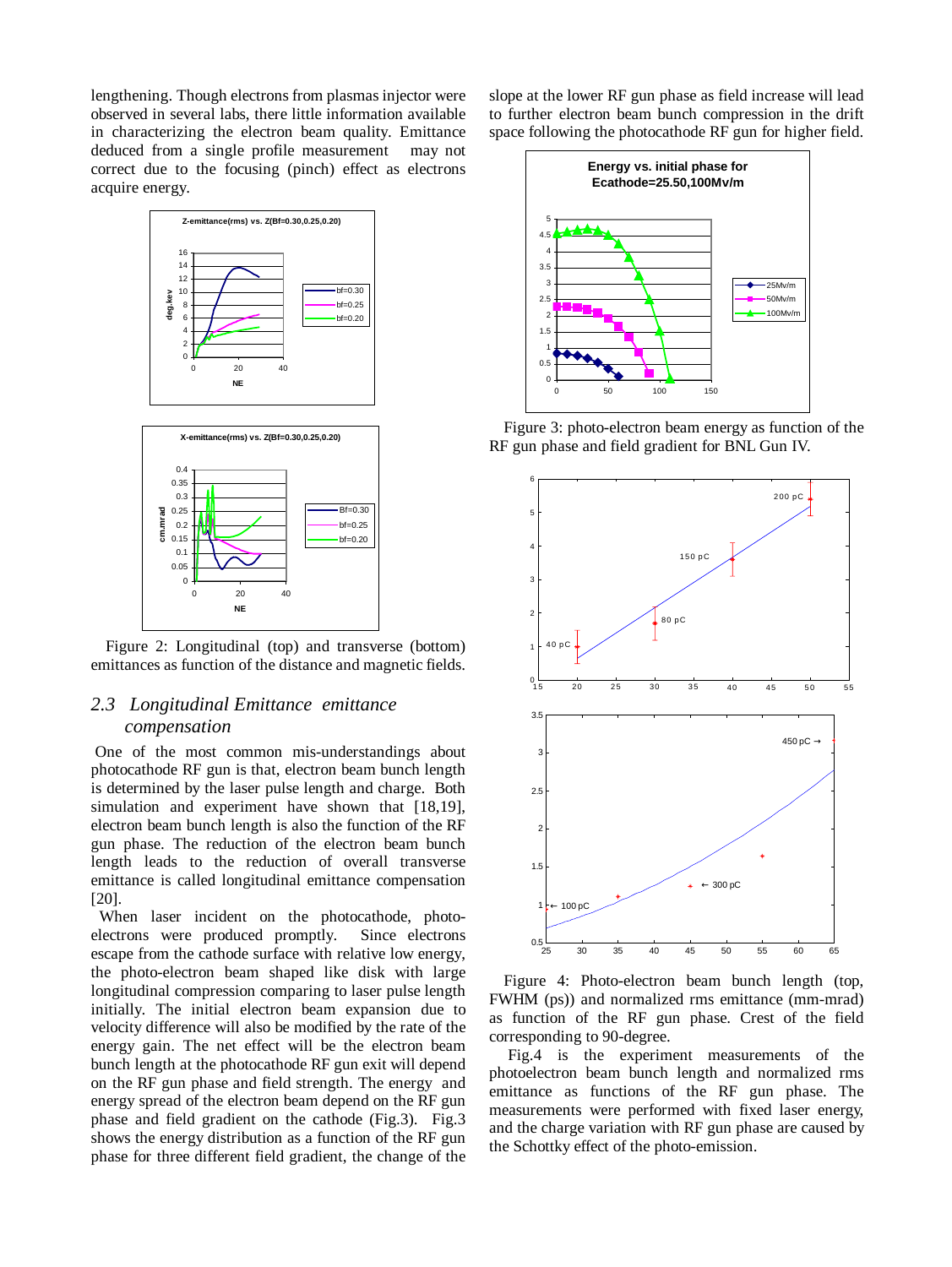Operating at the lower RF gun phase for longitudinal emittance compensation is contrary to earlier RF gun theory [21] and simulation for transverse space charge emittance compensation [22]. Our recent simulation [23] now shown quality agreement with the prediction of the longitudinal emittance compensation. The Brookhaven Accelerator Test Facility (ATF) has been operating in this mode for the last six years, we now routinely have electron beam with normalized rms emittance less than 2 mm-mrad for a peak current of 100 A. The best emittance measured for a 0.5 nC charge is less 1 mm-mrad [24].

# **3 PROGRESS OF PHOTOINJECTOR TECHNOLOGIES**

Significant progress was made in many areas of photoinjector. We will briefly outline some major achievements in the photo-cathode brightness electron sources.

## *3.1 Stability and Reliability*

One of the inherent character of the laser based electron sources is the stability and reliability of the electron beam because of the timing, spatial and intensity variation of the photocathode laser system. There are still significant gap between the electron beam stability and reliability we used to expect from thermionic electron gun, and the present laser system delivers.

The BNL ATF is the only multi-user facility in the world based on the photo-injector. It provided about 1100 hours user beam time annually. Our experience shown that, a stable and reliable photo-injector is the key to improve the quality of electron beam and productive facility. The stability and reliability of the photo-injector based facility are most determined by the laser and the operating environments. For a S-band photo-injector, delivered laser energy stability better than 10 % (peak to peak), timing jitter less than 1 ps (p-p) and point stability better than 1% are required.

### *3.2 Photo-Injector System*

The introduction of the concept of photo-injector system will made photo-injector [25] much more productive. A photo-injector system should consists of photocathode RF gun, photocathode, emittance compensation solenoid magnet, laser and light transport system, electron beam and laser diagnostics. The photo-injector system should be capable of producing and measuring the basic laser and electron beam parameters, such as the three most basic parameters of operating a photocathode injector, photoelectron beam charge, electron beam energy and the RF gun phase laser arrives on the cathode.

# *3.3 Photocathode*

One of the most important elements which determine the stability and reliability of the photo-injector is the photocathode. Robust high efficient photo-cathode will not only reduce the cost of the laser system, and also improve the stability and reliability of the laser system by reducing the

heat load of the laser system. Significant progress was made in both semi-conductor and Mg cathodes.

Research carried out at CERN, INFN-Milano, LANL and many other groups have significantly improved the life time of semi-conductor photo-cathode, specially  $Cs<sub>2</sub>Te$  [26]. The life-time of the  $Cs<sub>2</sub>Te$  cathode could now reach months with quantum efficiency on the order of a couple of percents. Experiments shown that, semiconductor cathode could be rejuvenated either by heating or ion bombardments.

We have developed a systematic procedure at the BNL ATF to manufacture; preparation and vacuum based cathode-cleaning technique for Mg cathode [27,28]. Using friction welding and proper surface contact, we now can reliably manufacture Mg cathode on the copper back plane. To remove the Mg cathode surface oxidation and contamination, we developed laser cathode cleaning technique without damage the cathode. We monitored the RF gun vacuum as the laser energy was adjusted. By keeping the RF gun cavity vacuum better than  $10^{-9}$  Torr, we can achieve 100 % laser cathode cleaning reliability. The Mg cathode now has operation QE 0.2% and lifetime longer than two years.

# *3.4 Laser Pulse shaping*

One of the advantages of the laser driven brightness electron source is that, space charge effect could be controlled and minimized by proper laser pulse shaping. Both transverse and longitudinal uniformed laser pulse could reduce the emittance growth by space charge effect. Transverse laser profile could be controlled in several ways. From brute force truncation to more elaborate adaptive mirror. The structures of the laser profile introduced during the UV conversion is the major challenge.

Experiments are on-going in many labs to study the laser pulse longitudinal shaping using pulse stacking (SLAC GTF), frequency domain modulation (SHI) and saturable absorber (BNL ATF). The issue is what is the proper pulse shape for realizing the minimum transverse emittance. The uniformed laser pulse may not lead to the uniformed electron beam longitudinally due to space charge and the Schottky effects.

# *3.5 Flat Beam*

Recent experiment demonstration of the flat beam production at the Fermilab A0 could open new applications for photo-injector [29,30]. The trick of the flat beam production consists of two parts. First make finite field present on the photo-cathode. And then the adaptive optics made up of skew quadrupole magnets transform round beam to a flat beam with large emittance ratio. The whole process preserves the product of the horizontal and vertical emittance.